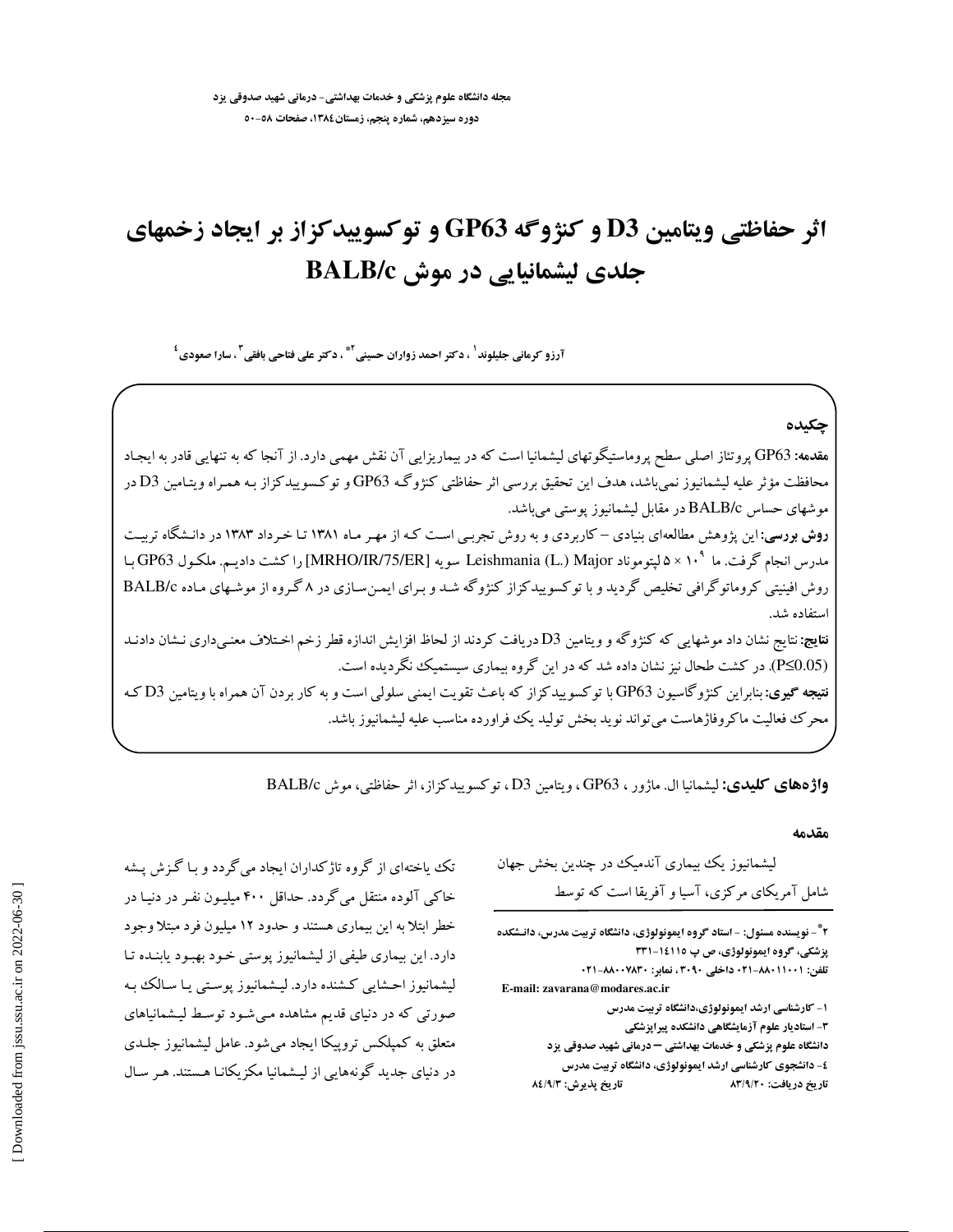حدود ۱/۵ میلیون مورد لیشمانیوز جلدی ایجاد میشود کـه بـیش از ۹۰ درصد آن در افغانستان، ایران، عراق، عربستان سعودی و سوریه در دنیای قدیم و پرو در دنیای جدید است<sup>(۱٬۲٬۳</sup>۰) .

درمان دارویی، حشره کـش و واکـسن مناسـبی علیـه ایـن بیمـاری وجود ندارد. با وجود ايـن افـرادي كـه از ليـشمانيوز بـاليني بهبـود مبي يابنـد مـصونيت مـؤثري عليـه عفونـت مجـدد در آنهـا ايجـاد مي شود و اين موضوع نشان مي دهد كه تهيـه واكـسن امكـان يــذير است``.

گليکوپروتئين ۶۳ کيلودالتوني (GP63)، پروتئين اصلي سطحي یروماســتبگوتهای لیــشمانیا اســت و بــه علــت فراوانــبي آن و خصوصیت متالو پروتئینازی آن نشان داده شده کـه در بیمـاریزایی لیـشمانیا نقـش دارد. GP63 در تمـام گونـههـاي لیـشمانیا بـسیار محافظت شده است<sup>(۵)</sup>. ملکـول GP63 نقـش مهمـی در چـسبیدن يروماستيگوتها به ماكروفاژ ايفا مي كنـد و چـسبيدن از طريـق ايـن لیگاند باعث بیگانهخواری و ورود انگــل بـه ماکروفـاژ مــیشـود. GP63 باعث تسریع تبدیل C3b به iC3b در سطح انگل میشود که به عنوان اپسونین برای لیشمانیا عمل می کند و اتـصال آن را بـه رسپتور نوع ۳ کمپلمان (CR3)که رسپتور غالب بـراي بلعيــدن متاسایکلیک۵ها است تسهیل می کند<sup>(۶٬۷۸</sup>).

اثر حفاظتی این ملکول در چندین آزمایش با استفاده از سویههای مختلـف مـوش آزمـايش شـده و در بـين واكـسنهاي زيـر واحـد آنتی ژن بیشتر از همه مورد آزمـایش قـرار گرفتـه اسـت<sup>(۹،۱۰</sup>). .<br>GP63 به تنهایی قادر بـه ایجـاد محافظـت کامـل علیـه لیـشمانیوز نمیباشد<sup>(۱۱،۱۲)</sup>. از طرف دیگر واکسنهای کنژوگه امروزه بسیار مورد توجه محققین قرار گرفتهاند زیرا یک ترکیب منفرد قادر بـه ایجاد یک پاسخ کاملاً مؤثر نمیباشد زیرا بیش از یک نوع سلول باید تحریک شود که یک پاسخ ایمنی آغـاز شـود. بـهطـور مثـال پلمی ساکاریدهای کپسولمی بسیاری از باکتریها اگر به یک پپروتئین حامل مثل توکسوییدکزاز (TT)کنژوگه شـوند. پیتیـدهای لازم برای شناسایی توسط سلولهای T مختص آنتیژن فراهم میشود و پاسخ غیروابسته به سلول T به یک پاسخ وابسته سـلول T تبـدیل میشود (۱۳).

از طرف دیگر ویتامین D3 (۱ و ۲۵ –دی هیدروکسی ویتامین

D3) تمایز منوسیت هـا بـه ماكروفـاژ را القـا مـى كنـد و فعاليـت فاگوســــيتوز آنهــــا را افــــزايش مــــىدهــــد<sup>(۱۴)</sup> و فعاليــــت سایتوتوکسیسیتی ماکروفاژهـا را مـی|فزایــد<sup>(۱۵)</sup>. از آنجـا کــه ماکروفاژها هنگامیکه توسط سایتوکاینها فعـال مـی شـوند، NO تولید میکنند، در کنترل عفونت نقش دارند<sup>(۱۶)</sup> .

هدف ما در این تحقیق خالص سازی آنتـی¢ن GP63 و کنژوگـه کردن آن با توکسوییدکزاز بهعنوان حامل ملکول و استفاده از آن به همراه ویتامین D3 برای تهیه فراوردهای با کارایی مناسب، ارزیبایی اثیر حفیاظتی فیراورده تهییه شیده در میوش حساس آزمایشگاهی BALB/c وبررسی اینکه آیا این کنژوگه بـه همـراه ويتامين D3 قادر به فعال كردن سيستم ايمني موشـهاي BALB/c و مقاوم كردن آنها نسبت به عفونت بوده است.

### روش بررسی

این پژوهش مطالعهای بنیادی – کـاربردی بـه روش تجربـی است که از مهر ۱۳۸۱ تا خرداد ۱۳۸۱ توسط گروه ایمنبی شناسبی دانشگاه تربیت مدرس طی ۷ مرحله انجام پذیرفت:

1- كشت و جمع آورى انكل Leishmania (L.) Major سويه خاص ايران:

Leishmania (L.) Major سويه ايبران در محيط كشت Gibco, USA) RPMI-1640) جاوى ١٠٪ Sigma) FCS به میزان انبوه کشت داده شد. پروماستیگوتهای جمع آوری شده بعـد از ســـه بـــار شستـــشو بـــا PBS ۱/۱۵ مـــولار (۷/۲=pH) در g × ۲۰۰۰ به مـدت ۱۵ دقیقـه، مـایع رویـی دور ریختـه شـد و بـه انگلهــا مقــدار RPMI-1640 ۳ml اضــافه گردیــد و یــس از گذراندن زنجیره سرد در V۰°C- تا زمان استفاده نگهداری شد. در ايــن مطالعــه بــا ايــن روش ۵ ميليــارد ليتومونــاد فــرم لگــاريتمـي جمع آوري گرديد.

**۲- تخلیص GP63 با افینیتی کروماتوگرافی** 

انگلهای جمع آوری شده را پس از رسیدن بـه دمـای محـیط در دو لوله ریخته و ٢ بار با PBS ١/١٥ مولار (٣/٢٧) در g ×۲۰۰۰ به مدت ۵ دقیقه سانتریفوژ گردیـد. رسـوب حاصـل در بافر Sigma ) Tris-HCl ) یک میلسی مولار (pH=۷/۲) حـاوی مهارکننده پروتئاز Sigma) PMSF) ۹ مرتبه منجمد و ذوب شد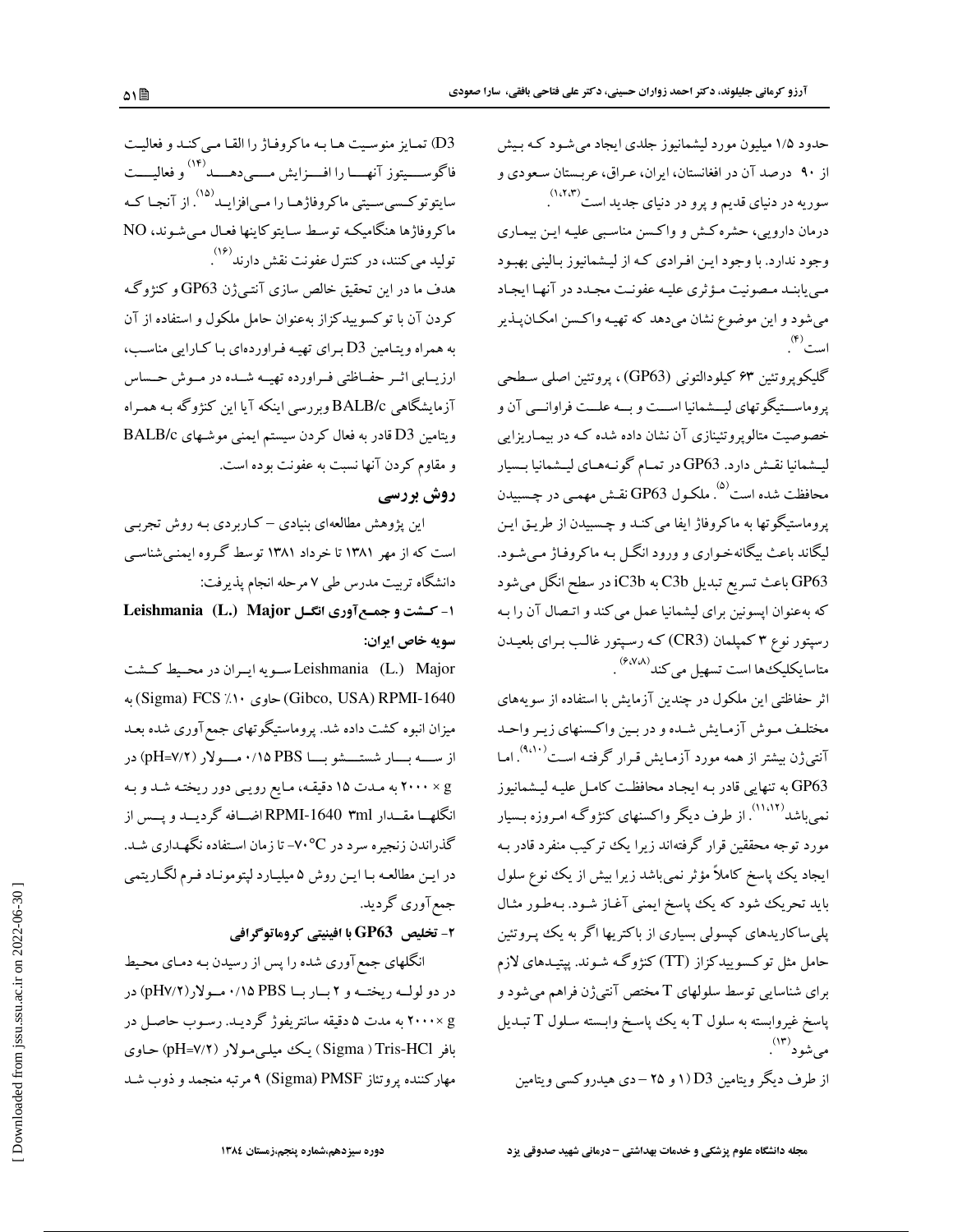سپس پروماستیگوتهای لیز شـده ۳۰ دقیقـه در دور ۶ × ۴۵۰۰۰ در دمای ۴°Cبا اولتراسانتریفوژ (Sorval combi plus) سانتریفوژ شد. مایع رویی جدا و به رسوب حاصل بافر تریس mM ١ (pH=Y/۲) حساوی سمدیم آزایـد (MERCK) ۰/۰۲ درصـد و فسفولیپاز Sigma) C) افزوده شد و به مـدت یـک شـبانه روز در دماي ٣٧°C داخـل انكوبـاتور (GALLENKAMP) قـرار داده شد. سپس این محصول با دور  $\times$  ۴۵۰۰۰ به مدت ۹۰ دقیقه سانتریفوژ شد. رسوب آن جدا و مایع رویی برای کرومـاتوگرافی افینیتی نگهداری شد.

ستونی (Pharmacia) به ابعاد (۱۶ × ۱۰)، ژل Con-A mM Tris - در آن ريخته شد وبا mM Tris - با pH=۷/۲)۱ HCl) شستــشو یافــت ســپس بــا ریخــتن آهــسته و تدریجی مایع رویی حاصـل از تغلـیظ و آزادسـازی پـروتئین&ـای انگل بر روی ستون کـار تخلـیص ملکـول GP63 در دو مرحلـه انجام شد. در مرحله اول بافر Washing (تـريس (Sigma) M ۲۰ بــا pH=۷/۲ ، كلريـــد كلــسيم (MERCK) وكلريــد منيــزيم (MERCK) ۱ و MERCK) CHAPS (و ۱۰/۱ (MERCK) ۰/۱ به عنوان ٢ برابر حجم ستون با جريان عبوري ml/h ١٤ از ستون عبور داده شد و در مرحله بعد بـافر Eluting(تـريس M ١٠٥٥M. بـا ۰/۱ M (MERCK) مکرید کلسیم و کلرید منگنز (MERCK) ۰/۱ مولار و کلرید سدیم (M(MERCK) ۰/۱ به میزان ۳ برابر حجم ستون با جریان عبوری ml/h ۴ از ستون عبور داده شد<sup>(۵،۱۰،۱۷</sup>) . با روش برادفورد غلظت یروتئین تعیـین شـد<sup>(۱۸)</sup>. مـشخص گردیـد GP63 ۱۰۰ μg تخلیص گردید. برای اثبات خلوص GP63 از روش PAGE بـراي مـشخص كـردن تعـداد اجـزاي پروتئينـي، SDS-PAGE برای تعیین وزن ملکولی پـروتئین و رنگ آمیـزی کوماسی بریلیانت بلـو (MERCK)<sup>(۱۹)</sup> و DOT-ELISA بـرای نشان دادن GP63 خالص بـا آنتـىبادى منوكلونـال ضـد GP63 (تھیـه شـده از انـستیتو پاسـتور) و anti-mouse IgG کنژوگـه بـا SUNTEB Co. AP7170) HRP) و سوبسستراي دي آمينو بنزيدين (Biogen) استفاده گرديد<sup>(۲۰)</sup>. **۳- کنژوگاسیون GP63 و توکسویید کزاز** ابتدا توكسوييدكزاز (تهيه شده از موسسه واكسن و سرمسازى

رازی) و GP63 در برابر تریس M ۰/۱ دیالیز شدند. با روش گلوتارآلدييـد بـا كمـي تغييـرات بـه صـورت زيـر كنژوگاسـيون صورت گرفت:

ابتدا (۳۰ ۳۰ GP63 ۳۰ (۳۰ ۳۰) و ml ۱ توکسوییدکزاز (µg/ml ۱۲۰) بــه عــــلاوه لمال ۲۵ گلوتار آلدییـــد ۲۵٪ (Sigma) در بـــشر ریخته شد و روی همزن مغناطیسی (Pars Azma Co) بـه مـدت ۲ ساعت در ۴°C در تاریکی قرار داده شـد سـیس ۱۰۰ ۱۰۰ گلايسين mg/ml (MERCK) ۵ بـه آن افـزوده شـد و ۲۰ دقيقـه دیگر روی همزن مغناطیسی داخل یخچال گذاشته شـد<sup>(۲۱)</sup> بـرای جداسازی کنژوگه از سایر ترکیبات از روش ژل فیلتراسیون بـا استفاده از ژل سهفاکریل Pharmacia) S-300) و بافر تریس mM ۰/۱ mM با جریان عبوری ۴ml/h استفاده گردیـد و بـا دسـتگاه جمع آوری نمونه (Pharmacia) فراکشنها جمع آوری گردید. ٤- ايمنسازي موشها

موشهای ماده BALB/c ۶ تا ۸ هفته ای به وزن ۲۵-۳۰ گرم(تهیه شده از موسسه واکسن و سرمسـازی رازی) در ۸ گـروه ۵ تایی تقسیم شدند و مواد زیر را در دو ناحیه زیر بغل بهطور زیـر جلدي دريافت كردند:

گروه ۱: بیافر M Tris – HCl ۰/۱ ، گروه ۲: TT ، گروه ۳: ادجوانست كامسل فرونسد (Sunteb Co) (CFA)، گروه ۴: ويتـامين D3 (دارويخـش) (٨٠٠ ٨٠٠) داخـل صـفاقي، گـروه ۵: 4 (αμg) GP63 در α۰ μl+۰/۱ M بسافر تسريس CFA ۵۰۰μl+۰/۱ M. گروه ۶: 6P63 (αμg) در α٠٠ μl بافر تریس μl + ٠/١ M ۸۰۰ μg + CFA و یتامین D3، گروه ۷: کنژوگه (μg) در ۵۰۰ µl بافر تریس CFA ۵۰۰µl + ۰/۱ M، گروه ۸: کنژوگه D3 در ۵۰۰μl نو تریس M ۰/۱ و ویتامین O3 

۲ هفته بعد به موشها همین مقادیر تزریق شد فقط ادجوانت نـاقص فروند (Sunteb Co) به جای ادجوانت کامل فرونـد جـایگزین شد.

٥- آلوده كردن موشها

۴ هفتـه بعـد از تزریـق دوم، تعـداد ۱۰<sup>۶</sup> پروماسـتیگوت فـرم Stationary در قاعده دم موشها تزریق شد و از زمان ظهور ندول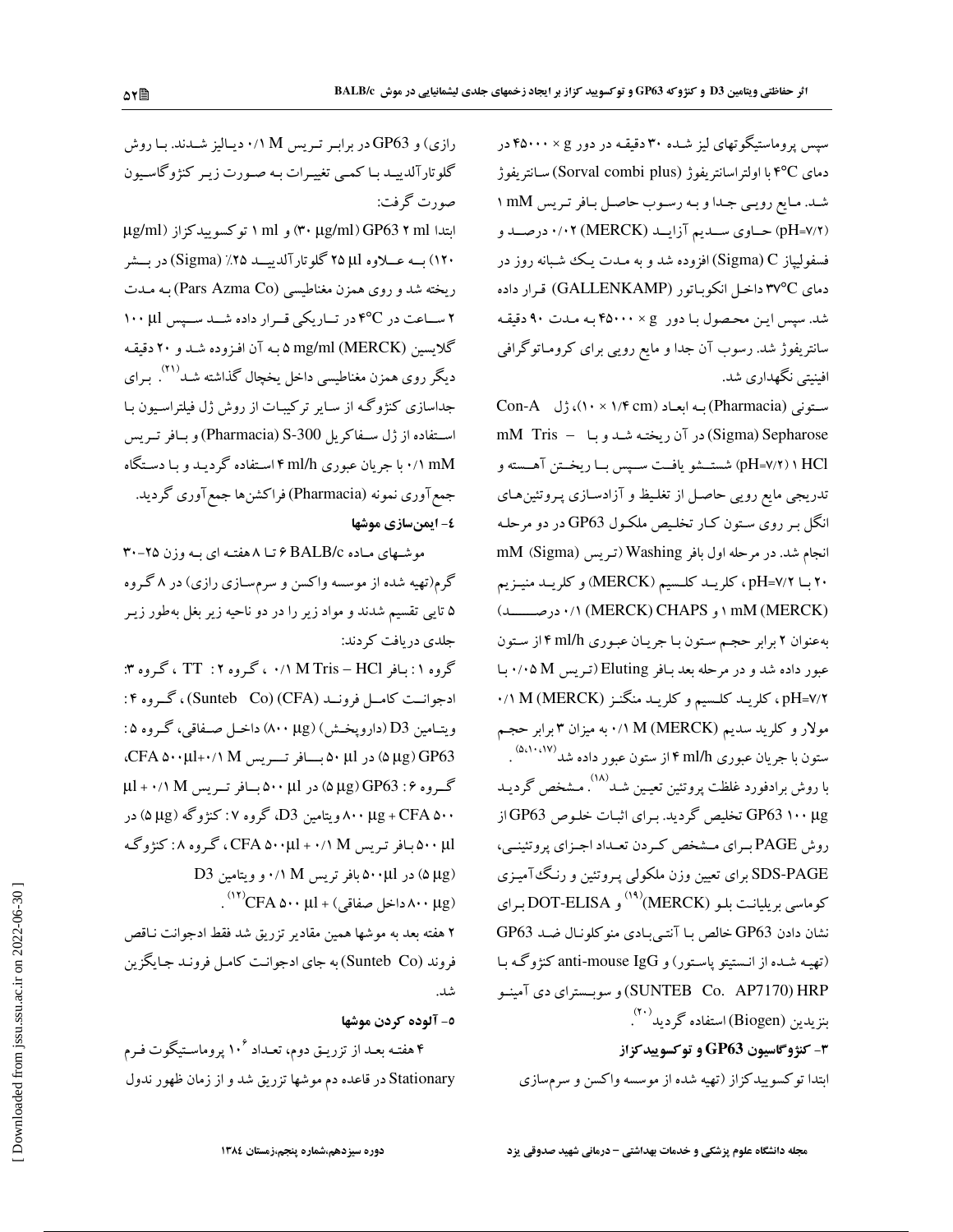و زخم، وزن و قطر زخم موشـها بـهطـور هفتگــی تـا سـير كامـل بیماری ثبت گردید.

#### **٦- بررسی سیستمیک شدن بیماری**

برای این منظور در هفته ۱۴ و ۱۵ از شـروع زخـم موشـهایی بهطور تصادفي از همه گروهها انتخاب شدند و طحال آنهـا داخـل محيط NNN در شـرايط اسـتريل انداختـه شـد و در انكوبـاتور ۲۵°C نگهداری گردید و بعد از ۷۲ ساعت از نظر حـضور انگـل مورد بررسی قرار گرفت.

#### آناليز آماري

برای تجزیه و تحلیل اطلاعات بـه دست آمـده از روشـهای آمـاری مقایـسه چندگانـه مثـل آزمـون Tukey HSDو روش Repeat Measure مانند آزمون Hotelling's Trace براى نتايج به دست آمده در محيط in vivo استفاده شد و P<0.05 معنی دار تلقی گر دید.

#### نتايج

در ایـن مطالعـه °۱۰ × ۵ انگــل فـرم لگــاریتمي جمـع آوري گرديسد و از ايسن تعسداد انگسل، ميسزان GP63 ۱۰۰ Rg تخليص گرديـد. يـس از تخلـيص و تغلـيظ GP63 ابتـدا بـراي مـشخص نمـودن تعـداد اجـزاي پروتئينــي در شـرايط طبيعــي (بسدون احیسای نمونسه) از روش PAGE بسا رنسگ آمیسزی کوماسی بریلیانت بلـو اسـتفاده شـد. پـس از رنـگ آمیـزی ژل و .<br>ظهور باندها تک باند مشاهده گردید و این نـشان دهنـده خلـوص پروتئین بودکه در شکل ۱ تصویرآن پس از رنگ آمیزی آمـده



شكل 1 : CBBR-250 Stained PAGA gel . سمت راست نمونه استاندارد، سمت چپ GP63 قبل از احیا

شكل CBBR-250 Stained PAGA gel : ۱ . سـمت راسـت نمونه استاندارد، سمت چپ GP63 قبل از احیـا بـرای تعیـین وزن ملکولی پروتئین موردنظر از روش SDS-PAGE با رنگ آمیزی کوماسی بریلیانت بلو استفاده شد که بعد از ظهور باندها و برآورد وزن ملکولی دو ایزوفرم ۶۳ و ۶۷ کیلودالتونی مشاهده گردید ک حاصل احیای پـروتئین بودنـد کـه در شـکل ۲ تـصویر آن آمـده است.



## شكل CBBR-250 Stained SDS-PAGE : ۲. سمت

راست نمونه استاندارد، سمت چپ GP63 بعد از احیا برای نشان دادن خلوص GP63 روش DOT-ELISA به کار رفت کـه يـک روش نيمـه کمـي اسـت و رنـگ توليـد شـده را می توان با چشم دیـد و در اینجـا فـاز جامـد بـه جـای پلیـت پلـی استیرن، کاغذ نیتروسلولز است. در این روش برای نشان دادن GP63 خالص از آنتبی بادی مونوکلونال ضد GP63 و -anti mouse IgG کنژوگه با HRP و سوبسترای دی آمینـو بنزیــدین استفاده گردید و پس از ظهور رنگ مشاهده گردیـد کـه هـر چـه غلظت GP63 بیشتر بود رنگ بیشتری ظاهر شد که تصویر آن در شكل ٢ آمده است.

پس از مشخص شدن خلوص GP63 با توکسوییدکزاز کنژوگ شد و کنژوگه با روش ژل فیلتراسیون در سـتون حـاوی سـفاکریل S-300 از سایر مواد جدا گردیـد کـه میـزان جـذب فراکـشنهای جمع آوري شـده توسـط دسـتگاه جمـع آوري فراكـشن از سـتون سفاکریل S-300 ، توسط دستگاه اسیکتروفتومتر انـدازه گیـری گړ د بد.

ا≅۳۵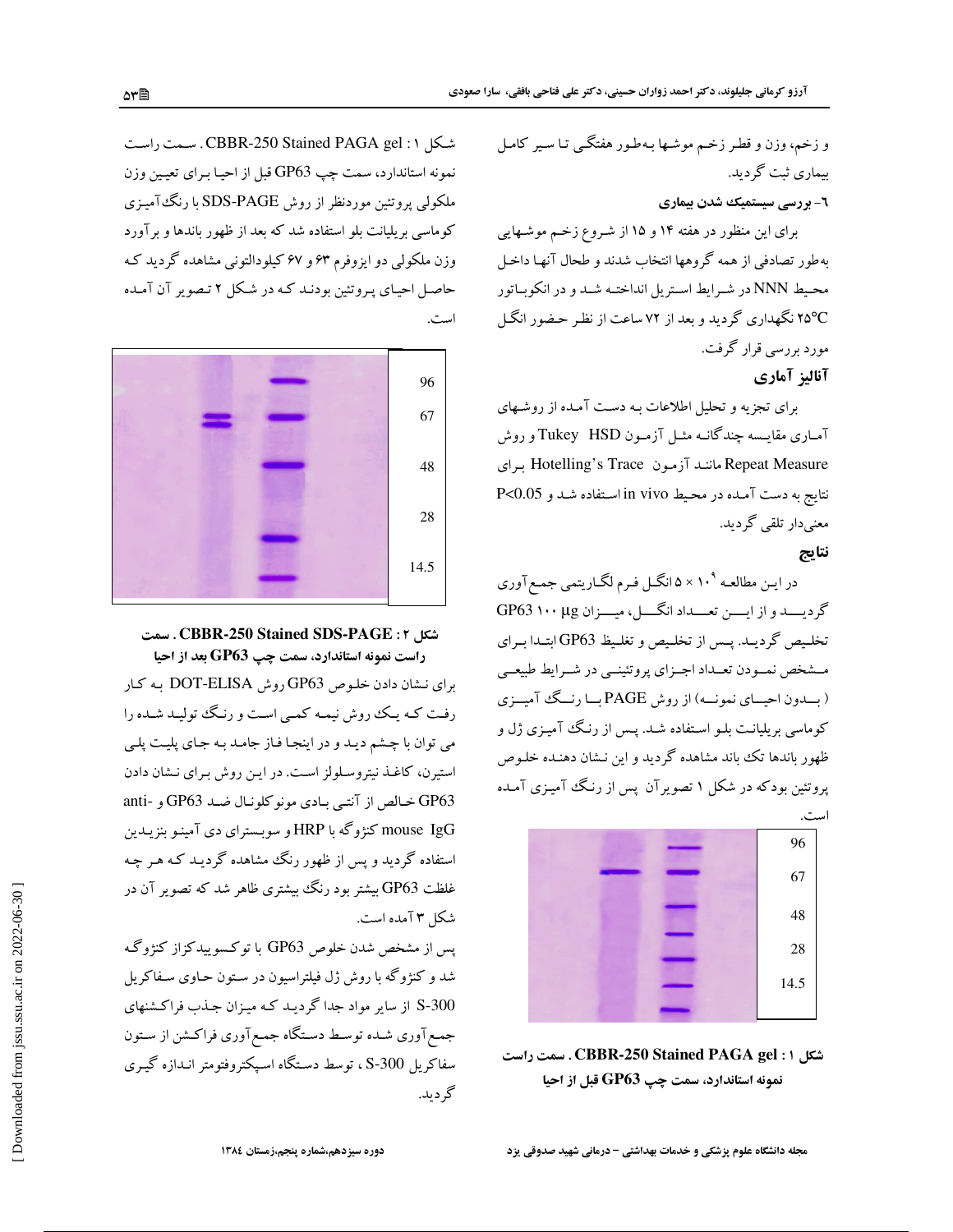

شكا , DOT-ELISA GP63 : ۳ از راست به چپ با افزایش غلظت GP63 پررنگ تر میشود. بعد از به دست آوردن کنژوگـه GP63 و توکسویید کـزاز ایمـن سازی و آلوده کردن موشـها انجـام شـد. از زمـان شـروع نـدول و زخم از هفته سوم پس از آلودهسازی موشها وزن موشـها بـه طـور هفتگی با ترازوی (Sartorious) اندازه گیری شد و این کار تا

سیر کامل بیماری ادامه یافت. در مقایسه میـانگین وزن موشـها در طی ۱۶ هفته از شروع زخم گروه ۸ که کنژوگه و ویتـامین D3 دریافت کردند با گروه هایی که بـافر، TT، ادجوانـت ، ویتـامین D3 و GP63 دريافت داشتند اختلاف معنىدار نشان دادند. (P≤0.05) که در نمودار ۱ نتایج به صورت هر چهـار هفتـه یـک بار آمده است.

از زمان شـروع نـدول و زخـم از هفتـه سـوم پـس از آلـودهسـازی موشها قطر زخم موشها با كـوليس ورنيـه (China) انـدازه گيـرى شد و این کار تا سیر کامل بیماری ادامه یافت. در مقایسه میـانگین قطر زخم موشها در ۱۶ هفته از شروع زخم گروهی که کنژوگه و ويتـامين D3 دريافـت كردنـد هـيچ زخمـي ايجـاد نكردنـد و بـا ۷ گروه دیگر اختلاف معنیدار نـشان دادنـد (P≤0.05). در ایـن ۷ گروه در ۳۵ موش بیمـاری بـصورت سیـستمیک در آمـد و در هفته بیست و چهارم تمام این موشها مردند. در نمودار ۲ نتـایج بـه صورت هر چهار هفته یک بار آمده است.



نمودار ۱: میانگین وزن گروههای مختلف موشهای BALB/c برحسب گرم در طی ۱۲ هفته پس از شروع زخم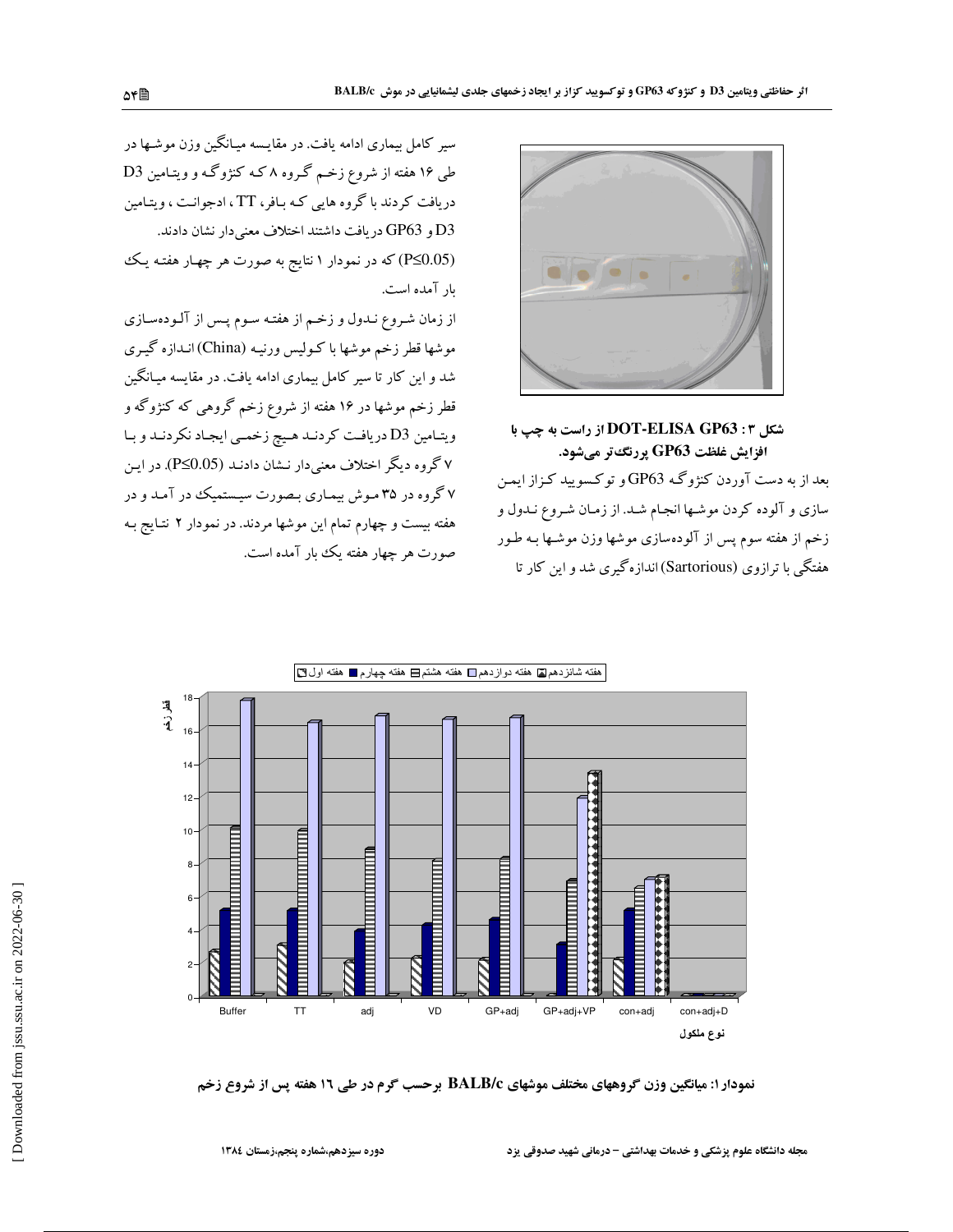

نمودار۲: میانگین قطر زخم گروههای مختلف موشهای BALB/c بر حسب میلی متر در طی ۱۲ هفته پس از شروع زخم

ىحث

از آنجا که آخرین تلاشـها جهـت تهیـه واکـسن مـؤثر علیـه لیشمانیوز به نتیجه مطلوب نرسیده است بنابراین تحقیقـات در ایـن زمينه ادامه دارد. از جمله اين تحقيقات اسـتفاده از ملكـول مـؤثر و فراگیـر سـطح انگــل اسـت کــه در بیمــاري زايــي نقــش مــؤثر دارد <sup>(۲۲٫</sup> ۲۳). ولی ملکول GP63 خالص به تنهایی قـادر بـه ایجـاد پاسخ حفاظتى كامل عليه ليشمانيوز نمىباشد (١٢،١٣،١٣).

از طرف دیگر واکسنهای کنژوگه به خصوص در مورد ملکولهای پلمی ساکاریدی و گلیکوپروتئینی امروزه مورد توجه محققـین قـرار گرفته است از جملـه ايـن تحقيقـات، وسـلز و همكـاران در سـال ۱۹۹۵ نشان دادند که اتصال پلی ساکاریدهای استریتوکوک گروه تايپ V بـه توكـسوييدكزاز قـادر بـه ايجـاد پاسـخهاي مـؤثر و  $\rm{V}$ محافظت کننده علیه این میکروارگانیـسم بـوده اسـت <sup>(۲۴)</sup>. دوی و همکاران در سـال ۱۹۹۶ نـشان دادنـد اتـصال پلـیسـاکاریدهای کریپتوکوکوس نئوفرمانس بـه توکسوییدکزاز قـادر بـه ایجـاد محافظت علیه ایـن میکروارگانیـسم بـوده اسـت <sup>(۲۵)</sup> . کارلـسون و همکاران در سال ۲۰۰۰ نـشان دادنـد اتـصال پلـیسـاکاریدهای کیسولی استریتوکوک گروه B تایپ V قادر بـه ایجـاد محافظـت عليه اين ميكروارگانيسم بوده است <sup>(۲۶)</sup>.

در ضمن توکسوییدکزاز یک آنتیژن بی ضرر بوده و بـهعنـوان واکسن علیه کزاز در تمام افرادی که بر ضد این بیماری واکسبنه

می شوند استفاده می گردد. بنابراین ما در این تحقیق ملکول OP63 را با توکسوییدکزاز کنژوگه کردیم و همراه ویتامین D3 به کار بردیم. زیرا همانطور کـه تحقیقـات نـشان دادهانـد ویتـامین .<br>D3 ، كشتن مايكوباكتريوم بـويس را توسـط افـزايش توليـد NO می افزاید و نیز بیان کردند که افزودن ویتامین D3 بـه کشتهای منوسیت / ماکروفاژ آلوده به مایکوباکتریوم توبرکولـوزیس رشـد باکتری و درصد سلولهای زنده باکتری را میکاهـد <sup>(۲۷)</sup>. همچنـین نشان داده شده است كه ويتـامين D3 در محـل التهـاب بـراي محدود کردن فعالیت سلولهای T و برای فعال کردن سلول کشی ماكروفاژها عمل مي كند <sup>(۱۵)</sup>.

در مطالعهای که توسط آغولی و همکاران در سال ۱۳۷۶ صورت گرفت نشان داده شد که گروهی از موشها که غلظت ۸۰۰ µg ویتامین D3 و لیشمانیا را ۲۴ ساعت قبـل از کـشت ماکروفاژهـای صفاقی دریافت کردند اختلاف معنیداری با گـروه کنتـرل نـشان دادند <sup>(۲۸</sup>). در این تحقیـق نیـز همـین غلظـت بـه صـورت in vivo براساس وزن موش بهطور داخل صفاقي تزريـق شـد و براسـاس مقایسات و مطالعات آماری نشان داده شد کـه گروهـی از موشـها که کنژوگه و ویتامین D3 دریافت کردند اخـتلاف معنــی داری از لحاظ اندازه قطر زخم با ساير گروههـا داشـتند (P≤0.05) و هـيچ زخمی در آنها ایجاد نشد و در بررسبی سیستمیک شدن بیمـاری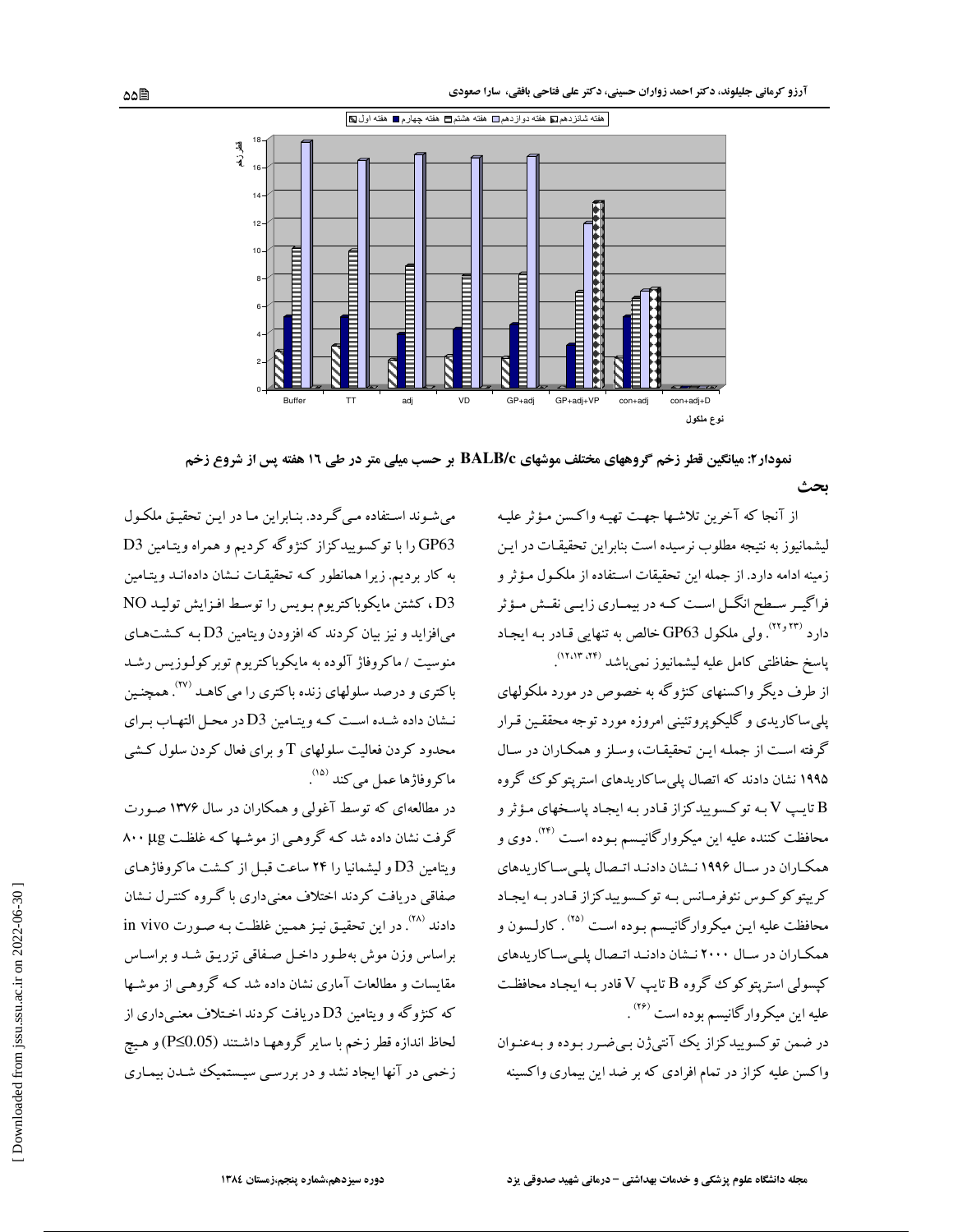نتيجه گيري

هم انگلبی در محیط کشت دیده نشد اما در گروهبی از موشـها کـه GP63 تنها دریافت کردند روند بیماری مثل گروه دریافت کننده بـافر بـود و در گروههـايي کـه GP63 و ويتـامين D3 و کنژوگـه بدون ویتامین D3 دریافت داشـتند رونـد گـسترش و کـاهش وزن هر دو وجود داشت و با اینکه این روند کندتر بود و اندازه زخمها از یک حدی بزرگتر نشد ولی بیماری سیستمیک شد و موشها در نهايت تلف شدند.

## **References**

1- Versa P.S.T, Brodskyn C.I, Balestieri F, Freitas L, Romas A, Queiroz A. Adhfr-ts Leishmania Knockout Mutant Cross-protects Against **Major** Leishmania Amazonensis. Mem Inst Oswado Cruz, Riode Janeiro 1999; 94(4): 491-496.

متصل کردن ملکول GP63 که به تنهایی قادر به برانگیختن

پاسخ حفاظتی کامل علیه لیشمانیا نمیباشد به یک ملکـول حامـل

مثل توکسویید کزاز که فعال کننده سیستم ایمنی سلولی میباشد

و به کار بردن آن همراه ویتامین D3 که محرک فعالیت ماکروفاژ

است مبے توانید نو پیدیخش تولیید پیک فیراوردہ مناسب علییه

لبشمانبوز به منظور پیشگیری از ایجاد عفونت باشد.

- 2- Hepburn N.C. Cutaneous Leishmaniasis. ClinicalDermatology. 2000; 25: 363-370.
- 3- Hey A.S, Theander T.G, Hviid L, Hazrati S.M, Kemp M, Kharazm A. The Major Surface Glycoprotein (GP63) from Leishmania Major and Leishmania Donovani Cleaves CD4 Molecules on Human T cells. Journal of Immunology. 1994; 152: 4542-4549.
- 4- Tapia E, Perez-Jimenez E, Lopez-Fuertes L, Gonzalo R, Gherardi M.M, Esteban M. The Combination of DNA Vectors Expressing IL-12 + IL-18 Elicites High Protective Immune Response **Against Cutaneous Leishmaniasis after Priming with** DNA-P63/LACK and Cytokines, Followed by a Booster with a Vaccina Virus Recombinant Expressing P63/LACK. Microbes and Infection.

2002; 5: 73-84.

- 5- Brittingham A, Chen G, McGwrie B.S, Chang K, Mosser DM. Interaction of Leishmania GP63
- with Cellular Receptors for Fibronectin. Infection and Immunity. 1999; 67(9): 4477-4484.
- 6- Brittingham A, Morrison C.J, McMaster W.R, McGwire B.S, Chang K.P, Mosser DM. Role of the Leishmania Surface Protease GP63 in **Complement Fixation, Cell Adhesion and Resistance** Complement-Mediated Lysis. Journal of  $\mathbf{t}$ Immunology. 1995; 155(6): 3102-3111.
- 7- Russell D.G, William H. The Involvement of the Major Surface Glycoprotein (GP63) of Leishmania Promastigotes in Attachment to Macrophages. Journal of Immunology. 1986; 136(7): 2613-2620.
- 8- Bogdan C, Rollinghoff M. The Immune response to Leishmania: Mechanisms of Parasite Control and Evasion. International Journal for Parasitology. 1998; 28: 121-134.
- 9- Walker P.S, Scharton-Kersten T, Rowton ED,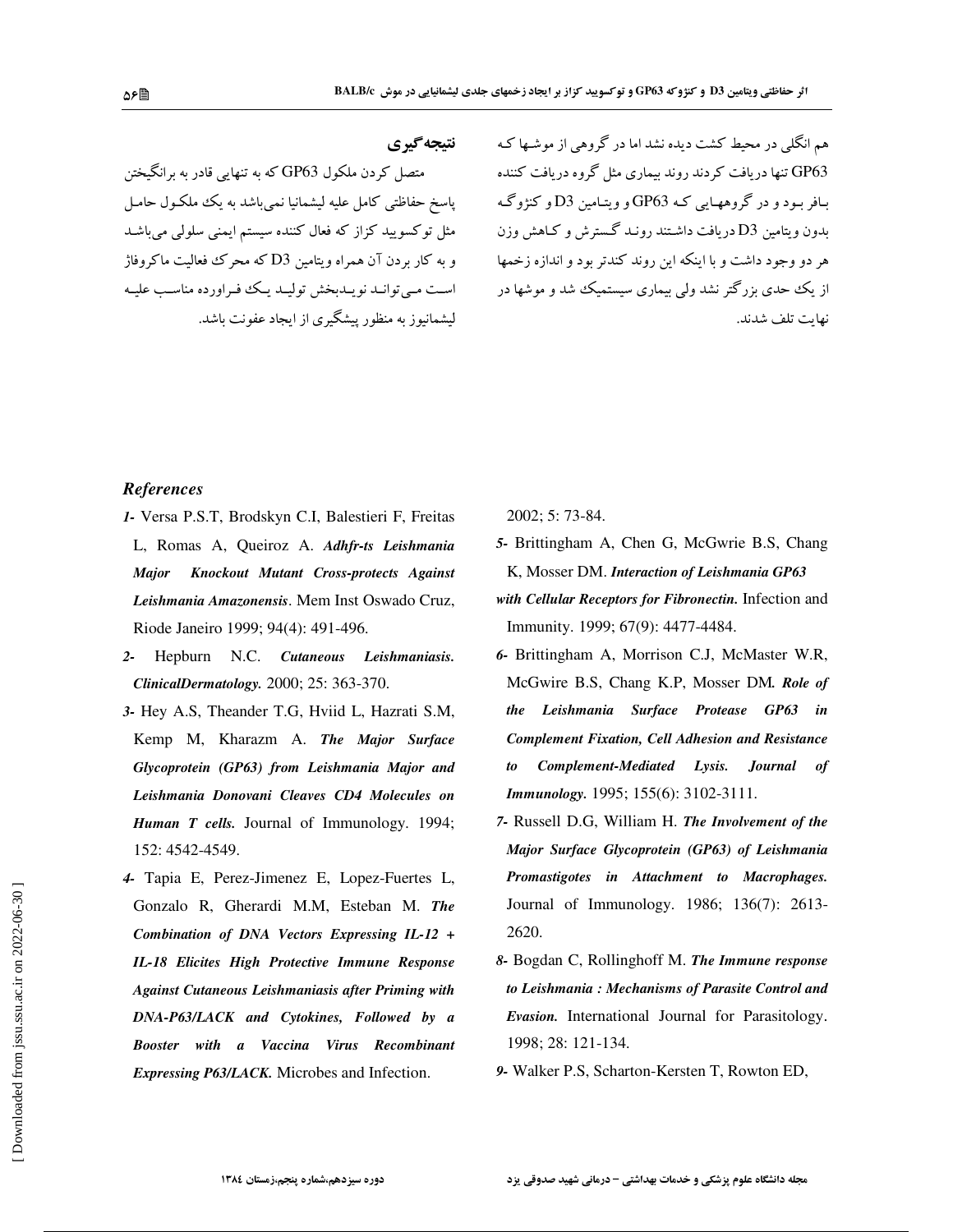Hengge U, Bouloc A, Udey M.C, Vogel J.C. Genetic Immunization with Glycoprotein 63 cDNA Results in a Helper T cell Type 1 Immune Response and Protection in a Murine Model of Leishmaniasis. Human Gene Therapy. 1998; 9(13): 1899-1908.

- 10- Paraguai de Souza E, Bernardo R.R, Palatnik M, Palatnik de Sousa C.B. Vaccination of Balb/c Mice Against Experimental Visceral Leishmaniasis with the GP63 Glycoprotein Antigen of Leishmania Donovani. Vaccine. 2001; 19: 3104-3115.
- 11- River D, Bovay P, Shah R, Didisheim S, Mauel J. Vaccination Against Leishmania Major in a CBA Mouse Model of Infection: Role of Aadjuvants and Mechanism of Protection. Parasite Immunology. 1999; 21: 461-473.
- ۱۲- فتاحی بافقی علی. *ارزیابی پاسخهای ا*یمن*ی سلولی بر ضد مولکولهای* LPGو GP63 تخلیص شده از : Leishmania (L.) major در موش BALB/c و بيم*اران انساني بهبود يافتـه و بهبـود نايابنـده،* پايـاننامـه دکتری رشته انگل شناسی، ۱۳۸۲: ۷۶–۸۶.
- 13- Janeway C.A, Travers P, Wal ort M, Shlomchik M. J. Immunobiology the immune system in health and disease. USA. Garland Publishing. 2001;  $5<sup>th</sup>$  edition: 581.
- 14- Clavreul A., D'hellencourt C.L, Monteromenei C, Potron G, Couse D. Vitamin D Differentially Regulates B7.1 and B7.2 Expression **Human** Peripheral **Blood** Monocytes.  $\overline{on}$ Immunology. 1998; 95: 272-277.
- 15- Rigby W.F.C. The Immunobiology of Vitamin D. Immunology Today. 1988; 57: 159-163.
- 16- Kharazi S., Zavaran H.A., Tiraihi T. The Role of Over Production of Nitric Oxide in Apoptosis of **BALB/c** Mice **Macrophages Infected** with Leishmania Major in Vitro. Iranian Journal of Allergy Asthma and immunology. 2003; 2(4):

209-214.

- 17- James D, Bangs D. A, Ranson M. N, Gary C, Hooper N.M. In Vitro Cytocidal Effects on Trypanosoma Brucei and Inhibation of Leishmania Major GP63 by Peptidomimetic Metaloproteas Inhibitors. Molecular and Biochemical Parasitology. 2001; 57: 159-163.
- 18- Bradford M.M. Thrope R. Immunochemistry in
- Practice. Britain, Cambridge University Press. 1990, 2<sup>nd</sup> edition: 252-266.
- ۱۹- مصطفایی علی. ر*اهنمای نظری و عملی الکتروفورز پروتئین در ژل*. تهران، انتشارات تزكيه، ١٣٧٨ :۴٠٠-٩٣.
- $20 J_{\cdot}$ Gores Immunochemical Techniques Laboratory. 1993, Manul Ed. Academic.
- 21- Aslem M, Alastair D. Bioconjugation protein Coupling Techniques for the Biomedical Sciences. USA, Mc millian Reference Ltd: 41-43.
- 22- Joshi P.B, Kelly B.I, Kamhawi S, Sacks L, McMaster W.R. Targeted Gene Deletion in Leishmania Major Identifies Leishmanolysin (GP63) as a Virulance Factor. Molecular and Biochemical Parasitology. 2002; 120: 33-40.
- 23- River D, Shah R, Bovey P. Vaccine Development Against Cutaneous Leishmaniasis Subcutaneous Administration of Radioattenuated parasite Protects CBA Mice Against Virulant **Major** Leishmania Challenge. Parasite Immunology. 1993; 15: 75.
- 24- Wessels M.R. Paoletti L.C. Pinel J. Kasper D.L. Immunogenicity and protective Activity in Animals of Type V Group B Streptococcal Activity in Animals of Type V Group B Streptococcal polysaccaride-Tetanus Toxoid Conjugate Vaccine. Journal of Infective disease. 1995; 4: 879-884. 25- Devi S. J. Preclinical Efficacy of a